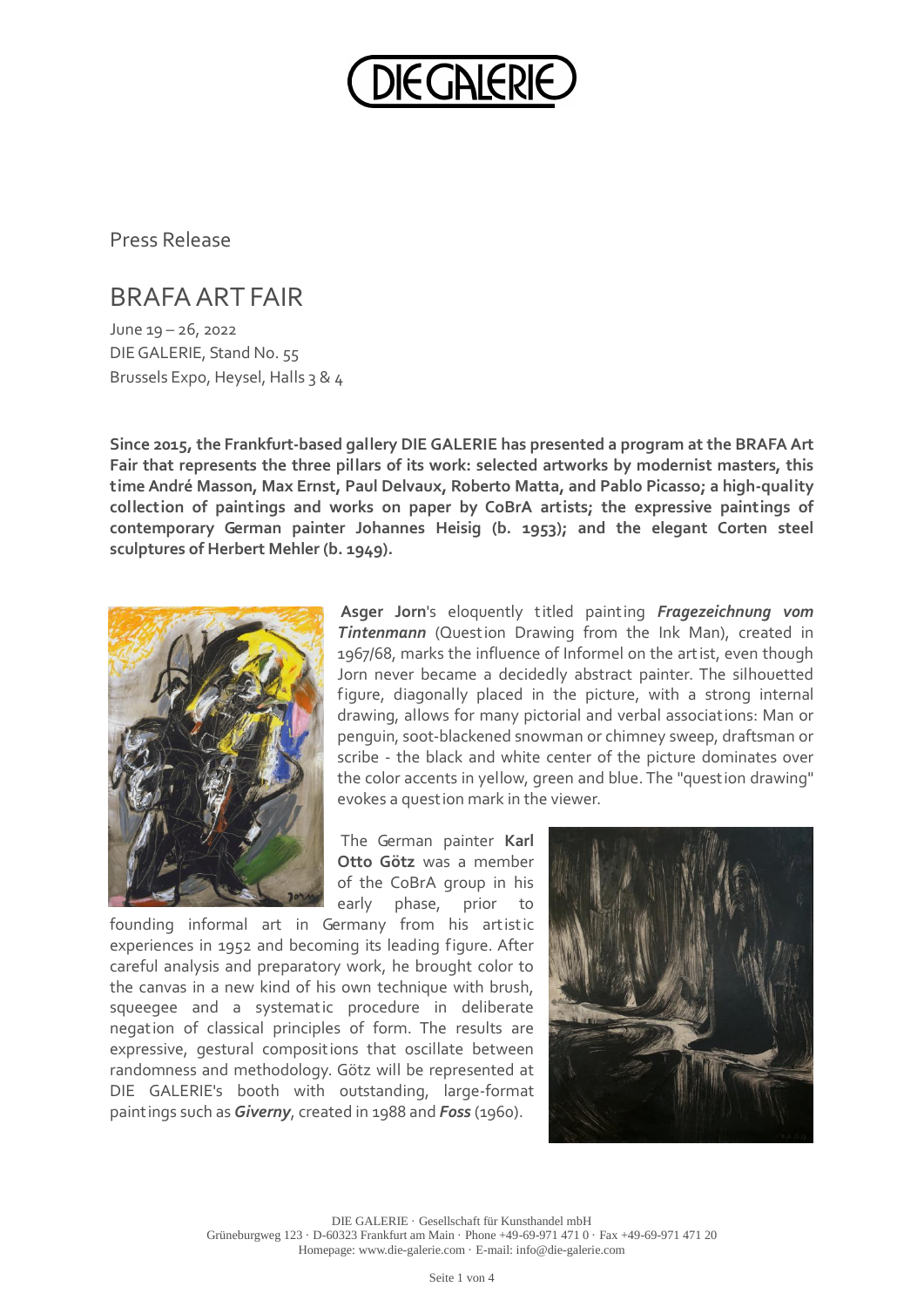



Likewise featured is an exquisite collection of classical modernist art, **Max Ernst** with the vibrant painting *Les jeunes et le jeu twistent* as well as two smaller works and the bronze sculpture *Oiseau tête*, **Roberto Matta** with the signature painting *L'inentrevu* from the mid-1950s, **André Masson** with the outstanding painting *Les poissons* from his Cubist phase, **Paul Delvaux** with an early and a later drawing, and **Pablo Picasso** with prints in various techniques, including the magnificent portrait of Francoise Gilot in the lithograph *La Femme à la Résille (Femme aux Cheveux verts)*, created in 1949.

With the German painter **Johannes Heisig** (born 1953) and the sculptor **Herbert Mehler** (born 1949) DIE GALERIE showcases the contemporary

aspects of its gallery program.

**Johannes Heisig**'s paintings, drawings, and prints combine complexity of content and masterful technique with an open joy in experimentation. He conveys his observations, which he has collected with a precise eye, by means of an expressive-impressionist visual language:

As in the 2019 painting *Vertreibung ins Paradies* (Expulsion into Paradise), where the artist uses the title to eloquently draw on the Fall of Man and transfer it to a contemporary setting. Socially

critical, he asks: Is this st ill the paradise for which Christ died on the cross? In its unusual perspective, the three-meterwide beach scene is reminiscent of drone shots that are very popular today. With its ironic title, it also refers to one of the primeval myths of human history and thus, at second glance, proves to be an extremely profound work.



## Exhibition: DIE GALERIE at BRAFA 2022

Venue: Brussels Expo, Heysel, Hallen 3 & 4 Place de Belgique 1, 1020 Brüssel, Belgien

Duration: 19. – 26.Juni 2022

Press contact: Elke Mohr

Elke.mohr@die-galerie.com T. +49-69 971 4710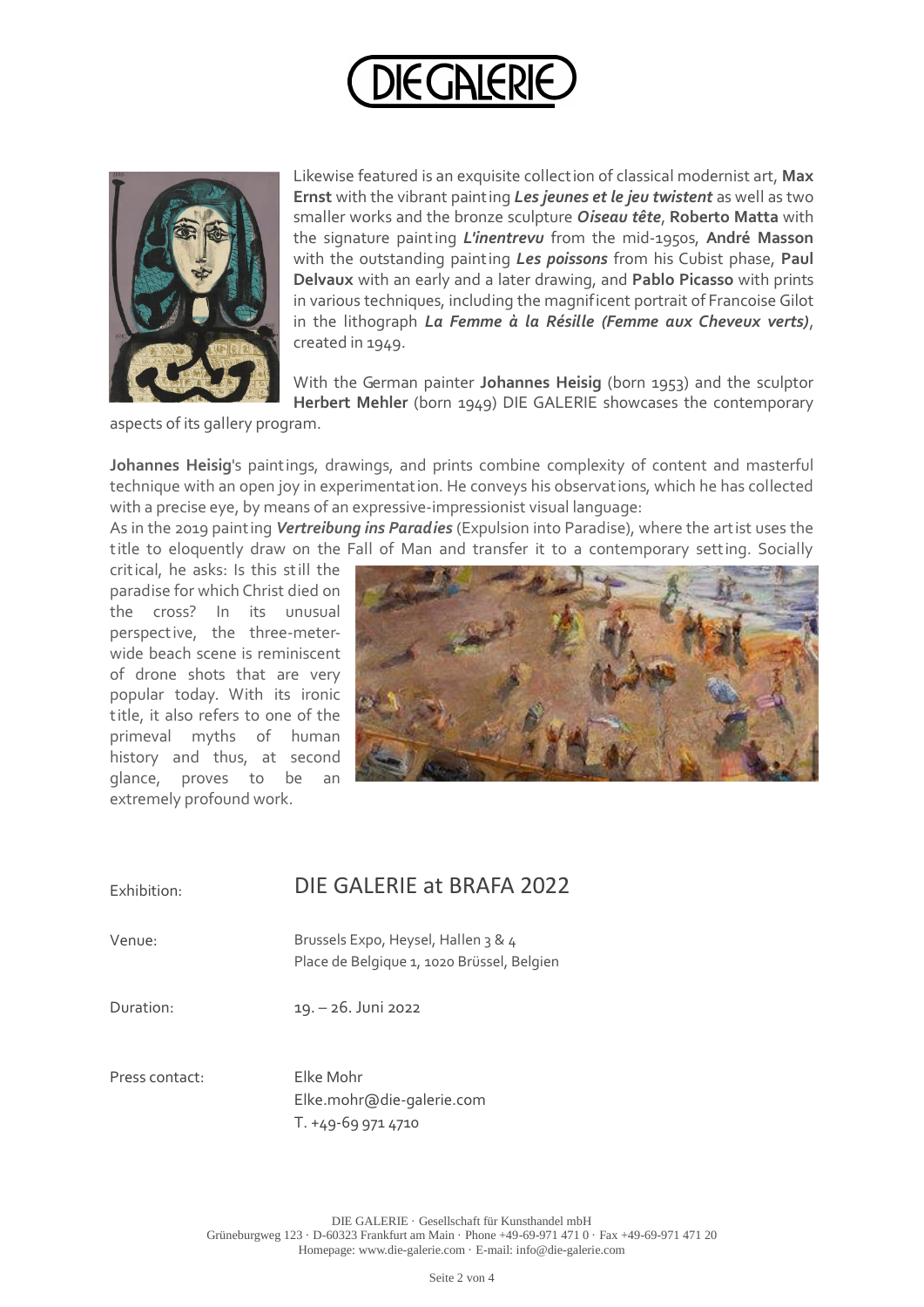

## Presse pictures









**André Masson** *Les poissons* 1923 Öl auf Leinwand · *Oil on canvas* 61 x 50 cm Signiert unten links 'andré masson' · *Signed lower left 'andré masson'*

**Pablo Picasso** *La Femme à la Résille (Femme aux Cheveux verts)* 1949 (30 mai) Farblithographie auf Bütten (Vélin d'Arches) · *Colour lithograph on laid paper (Vélin d'Arches)* 66,04 x 51,43 cm Signiert 'Picasso' und nummeriert '29/50' unten rechts · *Signed 'Picasso' and numbered '29/50' lower right* 50 Exemplare · Impressions

**Roberto Matta** *L'Inentrevu* ca. 1955 Öl auf Leinwand · *Oil on canvas* 102 x 93,8 cm

**Max Ernst** *Les jeunes et les jeux twistent* 1964 Öl auf Leinwand · *Oil on canvas* 116 x 89 cm Signiert unten rechts: Max Ernst; betitelt, signiert und datiert verso: Twist Max Ernst 64 · *Signed lower right: Max Ernst; entitled, signed and dated verso: Twist Max Ernst 64*

DIE GALERIE · Gesellschaft für Kunsthandel mbH Grüneburgweg 123 · D-60323 Frankfurt am Main · Phone +49-69-971 471 0 · Fax +49-69-971 471 20 Homepage: www.die-galerie.com · E-mail: info@die-galerie.com